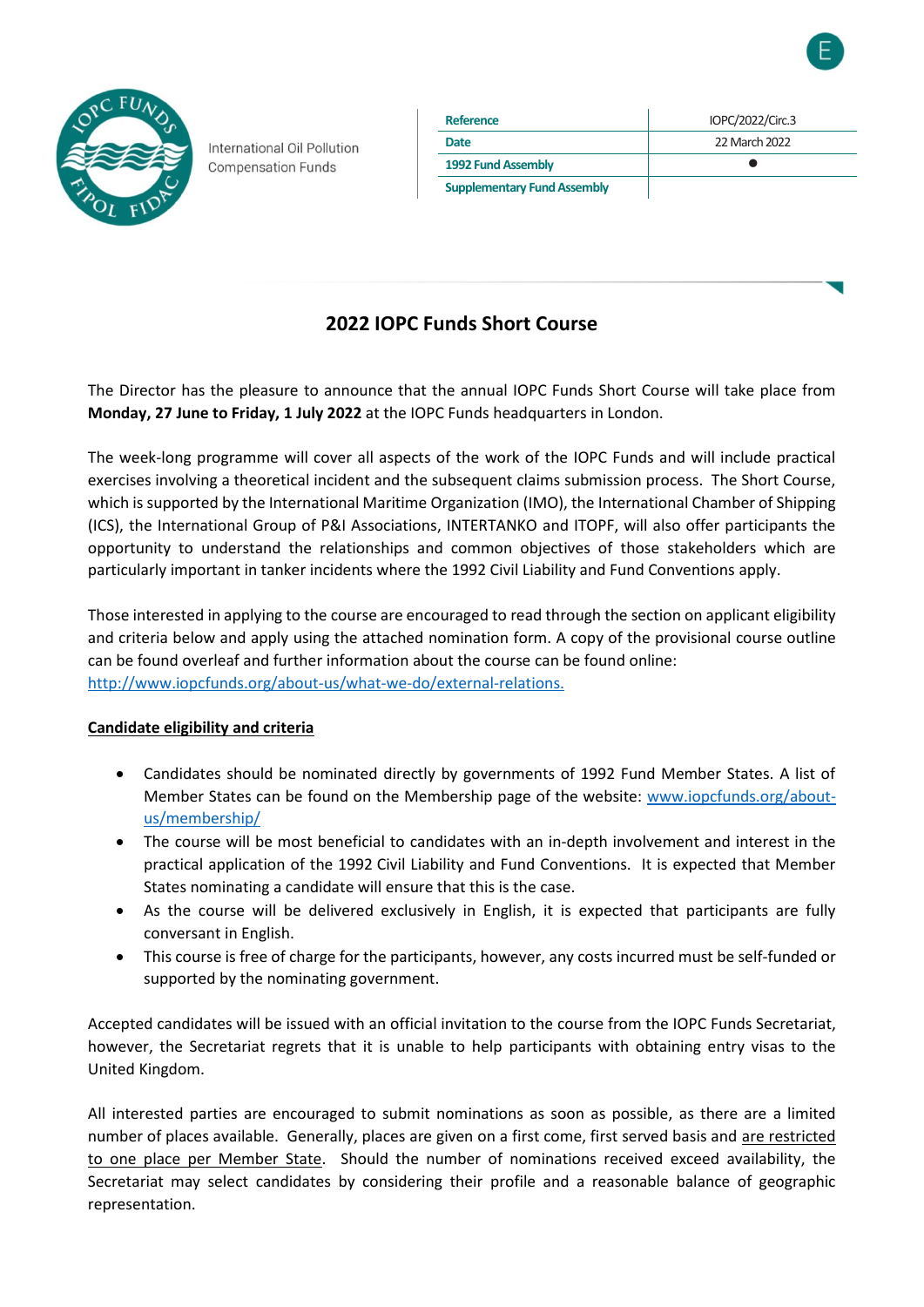#### **How to apply**

Candidates must submit the following documents to [externalrelations@iopcfunds.org,](mailto:externalrelations@iopcfunds.org?subject=IOPC%20Funds%202020%20Short%20Course%20-%20Nomination) by **Friday, 20 May 2022**:

- a nomination letter by the nominating government addressed to the Director of the IOPC Funds;
- a completed nomination form which can be found attached to this circular; and
- a brief curriculum vitae no longer than two pages.

#### **Provisional programme**

| <b>Module</b>                                                                           | <b>Topics</b>                                                                                                                                                                                             |
|-----------------------------------------------------------------------------------------|-----------------------------------------------------------------------------------------------------------------------------------------------------------------------------------------------------------|
| Introduction to the international<br>oil pollution liability and<br>compensation regime | Historical development and scope of the 1992 Civil Liability and<br>$\bullet$<br>Fund Conventions (Torrey Canyon and beyond)<br>Protocols and changes to the Conventions over time<br>$\bullet$           |
| Incidents which have shaped the<br>international liability and<br>compensation regime   | How to handle a major spill: Hebei Spirit case study<br>$\bullet$<br>Legal issues - practical considerations                                                                                              |
| International Group of P&I<br>Associations                                              | Role of the International Group of P&I Associations<br>$\bullet$<br>Reinsurance, Lloyds etc.<br>$\bullet$<br>Introduction to P&I and underwriting (concept of mutuality, Club<br>cover, blue cards, etc.) |
| ITOPF: The work of surveyors and<br>experts in the field                                | The role of experts such as ITOPF in the field<br>$\bullet$<br>Country profiles, national resources and capabilities<br>$\bullet$                                                                         |
| <b>International Maritime</b><br>Organization (IMO)                                     | Role of IMO in shipping and other IMO Conventions related to<br>$\bullet$<br>pollution: MARPOL, OPRC, LLMC, Bunkers and HNS Conventions                                                                   |
| International Chamber of<br>Shipping (ICS)                                              | Overview of role and work of ICS and national shipowner<br>$\bullet$<br>associations. ICS perspective on policy issues relating to the<br>compensation regime/IOPC Funds' matters                         |
| <b>INTERTANKO</b>                                                                       | Overview of the role of INTERTANKO<br>$\bullet$<br>The tanker owners' perspective on pollution prevention<br>$\bullet$                                                                                    |
| Role of the IOPC Funds<br>Secretariat                                                   | Structure of the Secretariat and the rules which govern<br>$\bullet$<br>operations<br>Tools and information services available to Member States for<br>use in daily work with the IOPC Funds              |
| Membership and contributions                                                            | Oil reporting and administration of contributions<br>$\bullet$                                                                                                                                            |
| Claims handling and assessment                                                          | Types of claims, admissibility and reasonableness and preparing<br>$\bullet$<br>and presenting a claim                                                                                                    |
| Compensation in practice                                                                | Clean Seas exercise<br>$\bullet$                                                                                                                                                                          |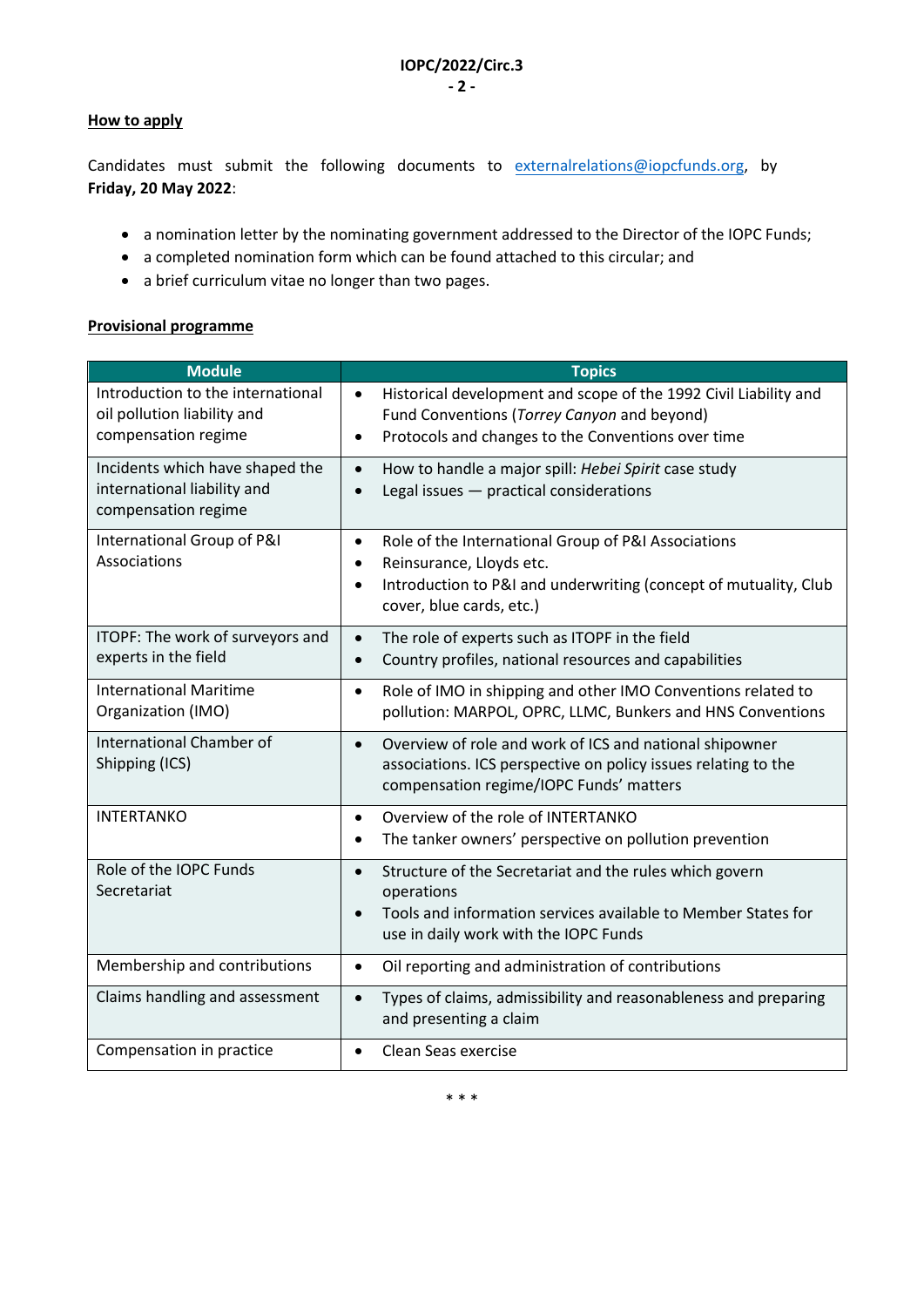

International Oil Pollution **Compensation Funds** 

Fonds internationaux d'indemnisation pour les dommages dus à la pollution par les hydrocarbures

Fondos internacionales de indemnización de daños debidos a contaminación por hidrocarburos

# **2022 IOPC FUNDS SHORT COURSE NOMINATION FORM**

The application process for the Short Course is now open. Nominations will be acknowledged upon receipt by the Secretariat and it is anticipated that a selection decision will be made by end of May. Candidates will be informed as soon as possible thereafter whether or not they have been accepted onto the Course. Please note that nominations received after **Friday, 20 May 2022** will not be taken into consideration.

| <b>Candidate details</b> |                                          |                                                                                                         |
|--------------------------|------------------------------------------|---------------------------------------------------------------------------------------------------------|
| Title:                   | First name:                              | Last name:                                                                                              |
| Job title:               |                                          | Organisation:                                                                                           |
| <b>Contact address:</b>  |                                          | Post code:                                                                                              |
|                          |                                          | City:                                                                                                   |
|                          |                                          | State:                                                                                                  |
|                          |                                          | Country:                                                                                                |
| E-mail:                  |                                          | Telephone (including country code):                                                                     |
|                          | candidate will benefit from this course: | Briefly outline the reasons why the candidate is interested in participating in this course and how the |
|                          |                                          |                                                                                                         |
|                          |                                          |                                                                                                         |
|                          |                                          |                                                                                                         |
|                          |                                          |                                                                                                         |
|                          |                                          |                                                                                                         |
|                          |                                          |                                                                                                         |
|                          |                                          |                                                                                                         |
|                          |                                          |                                                                                                         |